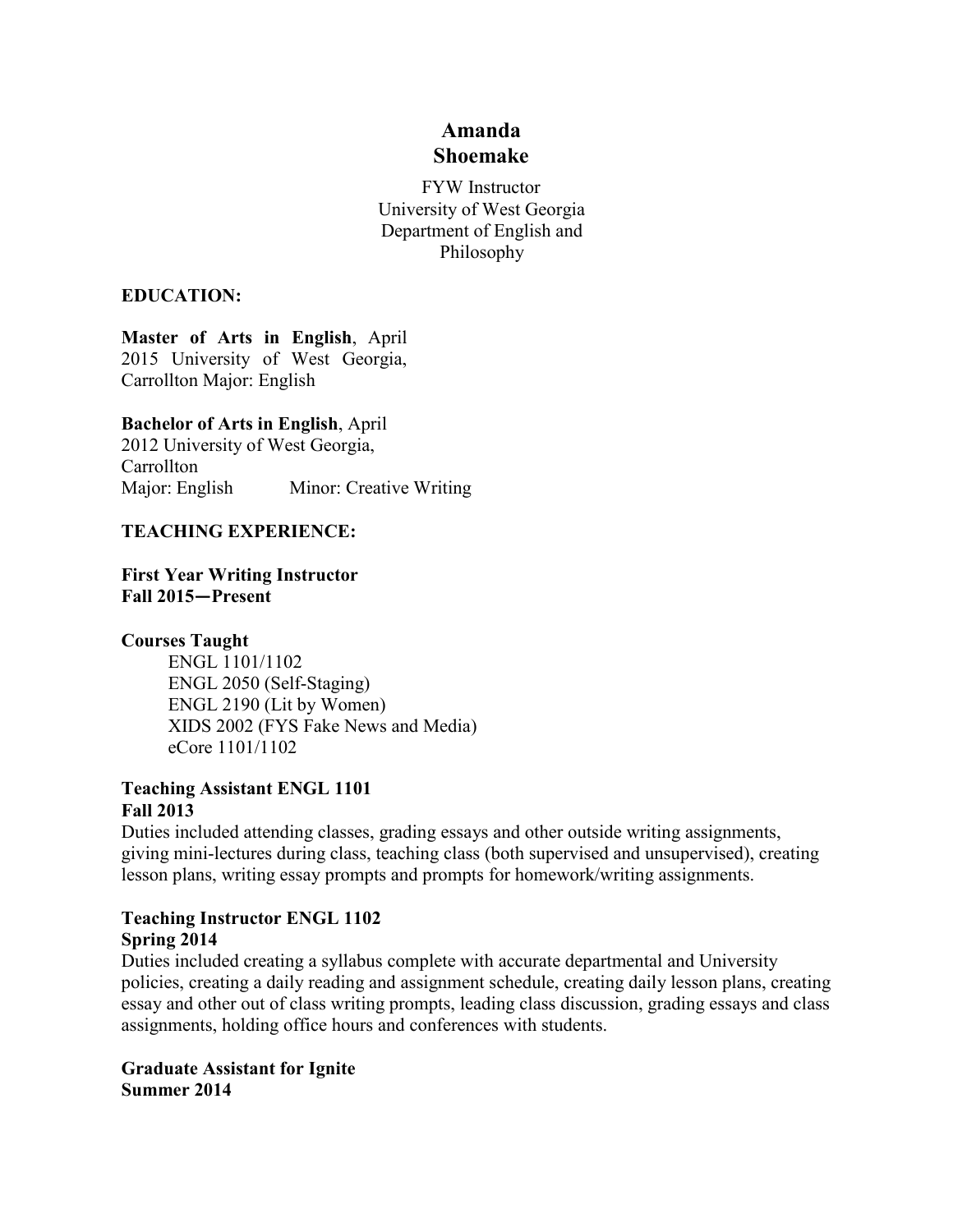Duties include attending class daily, creating lesson plans for designated (supervised) lectures, grading out of class assignments and essays, keeping roll, study hall (twice a week) as tutor and lessons on reading comprehension, creating activities for students during class and study hall sessions, running errands for supervisor in preparation for classes.

## **Adjunct Instructor ENGL 1101/ 1102**

## **Fall 2014-Spring 2015**

Duties included creating a syllabus complete with accurate departmental and University policies, creating a daily reading and assignment schedule, creating daily lesson plans, creating essay and other out of class writing prompts, leading class discussion, grading essays and class assignments, holding office hours and conferences with students.

## **PROFESSIONAL EXPERIENCE:**

#### **Tutor University Writing Center Summer 2015; Summer 2016**

One-on-one tutoring sessions with students, working on formatting (MLA, APA), argument/thesis, organization, IGNITE students, insuring that the students' writing met the requirements of their specific assignments.

#### **Graduate Participant UWG Study Abroad in Spoleto, Italy Summer 2014**

Spent 5 weeks in Spoleto, Italy studying Italian culture, literature, and language. Courses taken: Translation Theory (Dr. Chad Davidson) and Italian Fiction (Dr. Josh Masters).

## **Graduate Assistant Writing Center Fall 2013**

Duties included one-on-one tutoring sessions with students, working on formatting (MLA, APA), argument/thesis, structure/organization, insuring that the students' writing met the requirements of their specific assignments.

# **Graduate Assistant eCore**

## **Fall 2012—Summer 2013**

Duties included creating and maintaining Excel spreadsheets in order to keep up with student athletes' performance, answering phones and email inquiries, working in the call center for online classes in order to insure participation and student success, preparing and mailing out checks for eCore faculty, billing, running errands, and being available as needed.

# **Student Assistant Writing Center Spring 2010—Fall 2011**

Duties included scheduling appointments, answering phone and emails, directing students to tutors, answering formatting questions, attending and participating in Regents workshops.

## **SERVICE TO THE DEPARTMENT:**